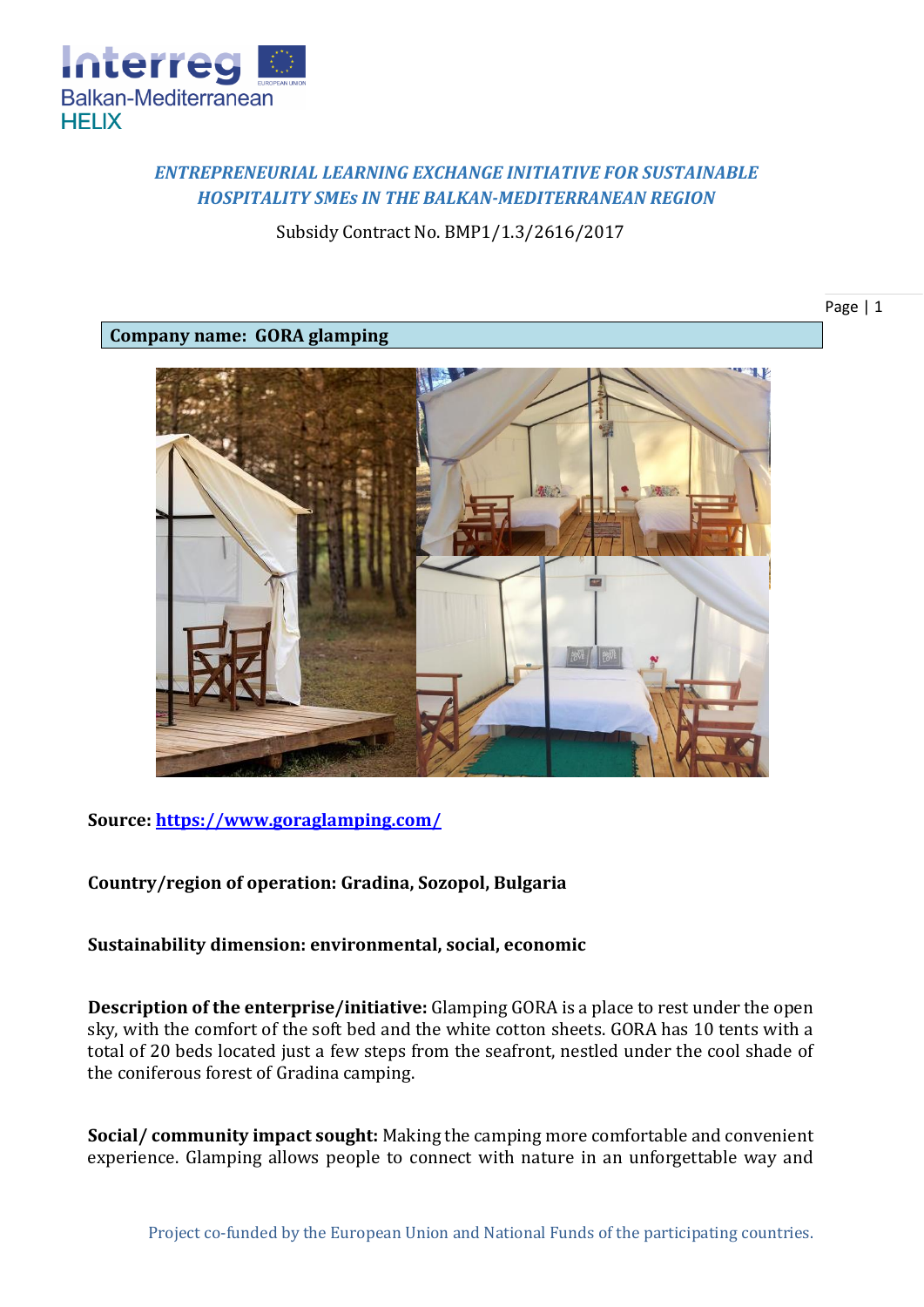

gives them the opportunity to relax and recharge when life becomes fast as at the same time they are not missing the luxuries of a hotel.

**Stakeholders:** all who seek the tranquillity and silence of the nature, but also prefer comfortable beds instead of sleeping mats.

Page | 2

**Approach applied:** process and product innovation

**Innovation applied:** The place is the first glamping in Bulgaria

**Social impact and business results achieved:** The interest in the place is enormous because it is located in the most popular and visited camping - Garden, and it also provides amenities that will attract more or different group of tourists. The introduction of the glamping in the area will make people who generally do not go camping, to visit it and enjoy the nature.

**Financial situation / sustainability of the business model:** The sustainability of the business model is ensured by the strict waste management policies, water preservation measures, the use of natural materials for the furnishing and construction of the temporary stands for the "tents". The overall aim of such type of accommodation is to have low environmental impact.

**Key success factors:** innovation, location, low environmental impact

**Challenges and problems:** The price are relatively high, still the capacity is insufficient compared to the demand for accommodation. A challenge is seen to accommodate guests with pets as they are not allowed in the tents.

**Year when the enterprise was created: 2017**

**References (web-site, intent links, video, etc.): <https://www.goraglamping.com/>**

This publication reflects the views only of the authors. The European Commission and the national Governments of the participating countries cannot be held responsible for any use which may be made of the information contained therein.